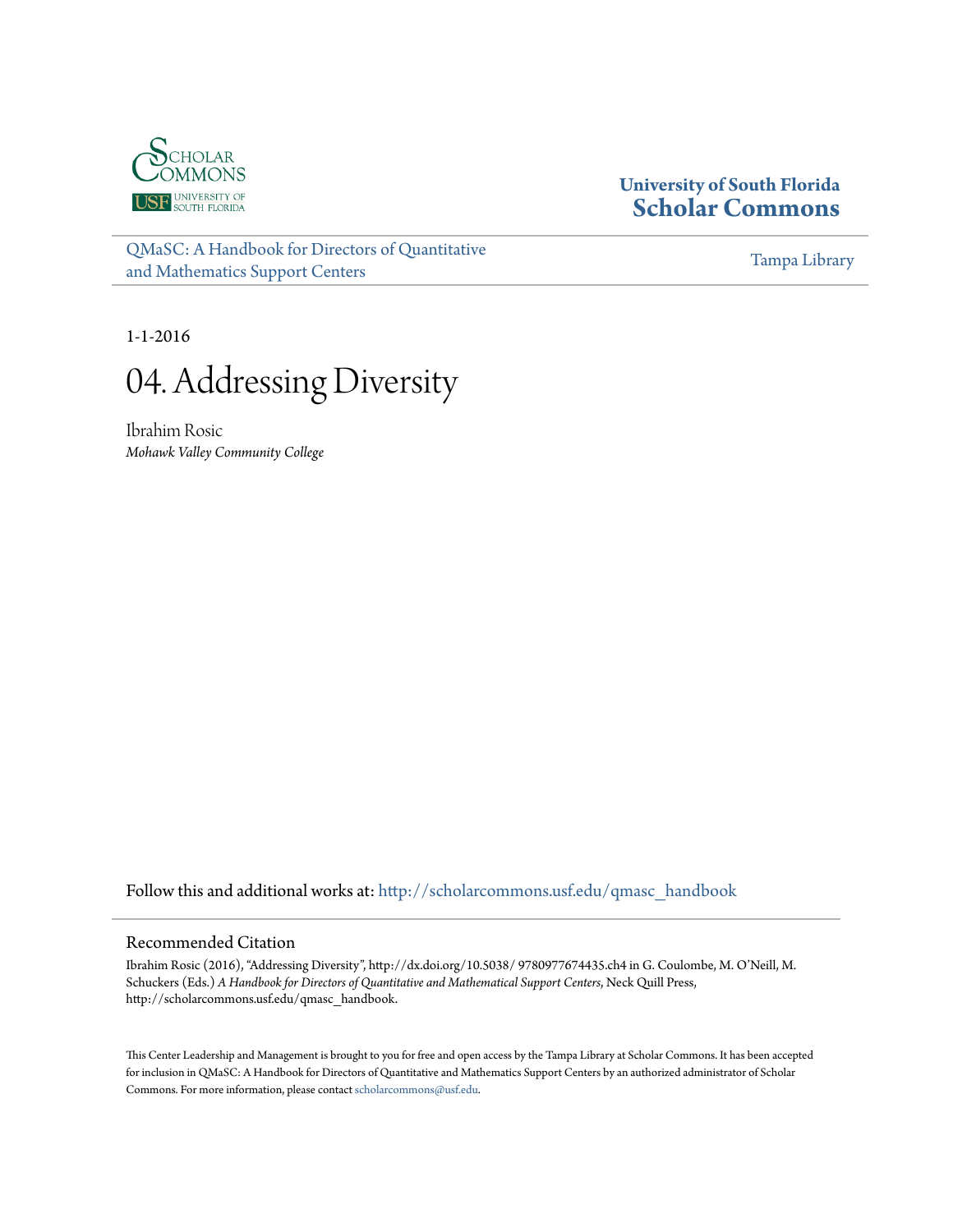# Addressing Diversity

 c Ibrahim Rosic, Mohawk Valley Community College

## 1 Introduction

As American society is increasingly becoming more diverse, postsecondary education institutions are making every effort to admit students with a variety of ages, experiences, talents, viewpoints, and cultural and educational backgrounds. Research shows that bringing diversity to higher education enhances personal growth opportunities for the students. For this reason, many colleges and universities strive to build and keep a diverse student population.

The majority of these diverse student populations enter the college campuses underprepared and unaware of expectations for college mathematics or quantitative coursework. As a result, student persistence and completion rates in higher education are low, particularly among underprepared students, returning adult students, culturally diverse students, and students with disabilities. These students are usually at risk of leaving college before they complete their education [1].

Quantitative and Math Support Centers (QMaSCs) play a significant role in helping these different groups of students achieve their academic goals. By staffing centers with diverse and welltrained tutors, providing a relaxed and attentive environment, collaborating with faculty members and other student support offices on the campus, and effectively promoting tutoring services, the success of centers working with a diverse student population could significantly improve.

Suggested Citation: Ibrahim Rosic (2016), "Addressing Diversity", [http://dx.doi.org/10.5038/](http://dx.doi.org/10.5038/9780977674435.ch4) [9780977674435.ch4](http://dx.doi.org/10.5038/9780977674435.ch4) in G. Coulombe, M. O'Neill, M. Schuckers (Eds.) A Handbook for Directors of Quantitative and Mathematical Support Centers, Neck Quill Press, [http://scholarcommons.usf.edu/qmasc\\_handbook](http://scholarcommons.usf.edu/qmasc_handbook).

This material is based upon work supported, in part, by the National Science Foundation under Grant DUE-1255945. Any opinions, findings, and conclusions or recommendations expressed in this material are those of the author(s) and do not necessarily reflect the views of the National Science Foundation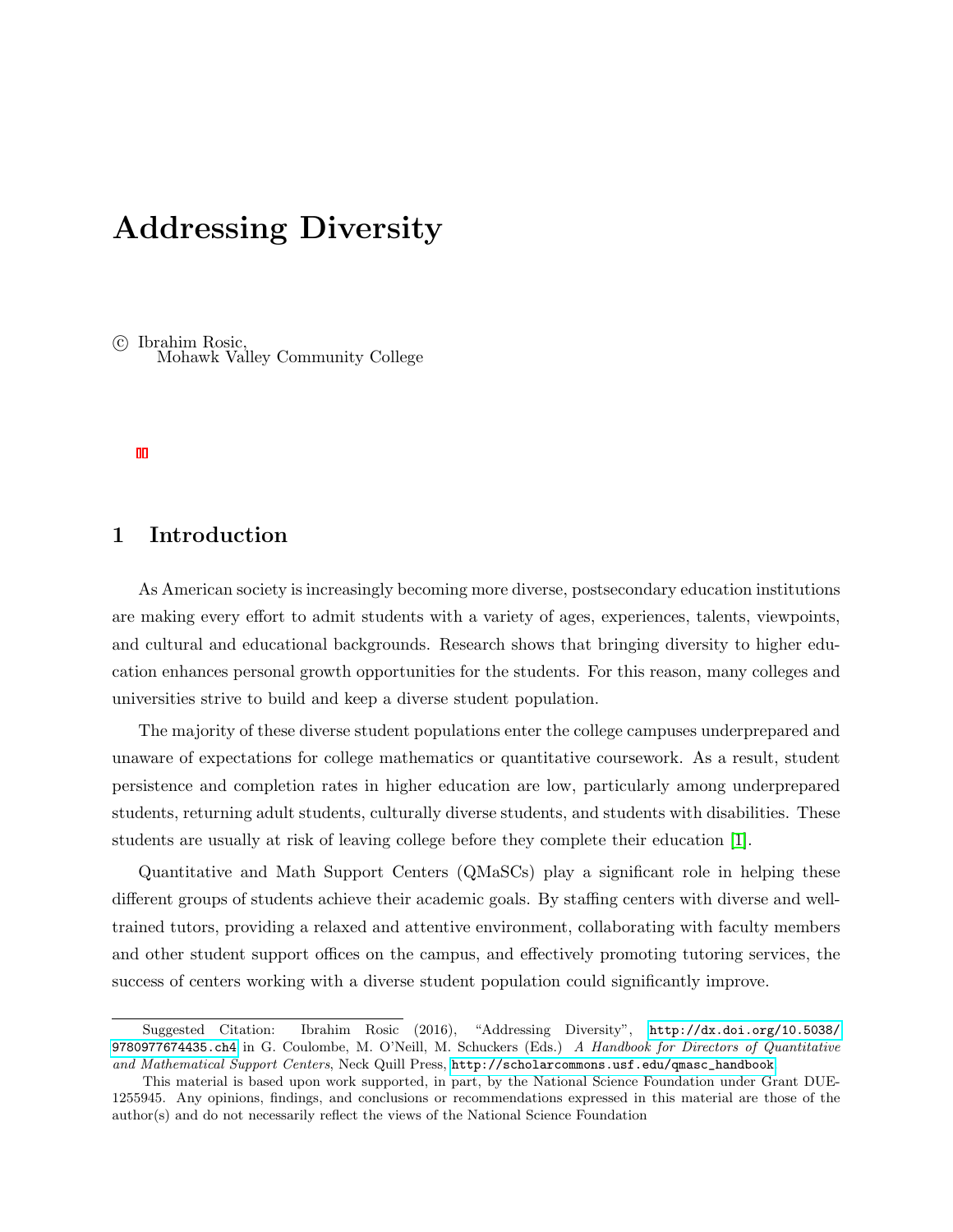#### 2 Traditional Underprepared Students

A traditional, underprepared college student could be defined as a high school graduate entering postsecondary education who is required to complete remedial or developmental work before taking college-level courses. The majority of underprepared students enter college lacking the background and motivation to succeed in, specifically, college-level math courses. The lack of basic academic skills puts these students at higher risk of leaving college before receiving their degrees [1]. "The success or failure of these students is directly related to the effectiveness and availability of tutorial service" [2].

Meeting the needs of underprepared students is one of the main challenges facing QMaSCs. "These students usually do not seek out assistance on their own and getting them to the academic support centers is a great accomplishment" [2]. Thus, center directors need to impose proactive efforts to reach out to these students and encourage them to utilize available support. First, the director should have tutors, other administrative staff members, themselves, or some combination of the three visit quantitative and mathematic courses and present the tutoring services to students. Awareness of possible additional support in learning mathematics helps create a sense of safety for underprepared students. Second, the director needs to establish a working relationship with faculty members teaching First-Year Experience Seminars, or some program for first-semester students, and encourage them to inform new students about math tutoring available on the campus. Third, tutor availability should be mentioned in the college catalogue and other college information brochures, the college website, student newsletters, and orientation sessions for new students. The QMaSC director could also use social networking sites, such as Facebook and Twitter, to further promote academic support among traditional students. Lastly, the director of the QMaSC should maintain a close relationship with other campus services such as counseling, advising, and housing to promote academic support through these offices.

At Mohawk Valley Community College (MVCC), the First-Year Experience Seminar (College Seminar) class is designed to connect new students with academic-support professionals and other resources available on the campus. During the first and second week of each semester, instructors of First-Year seminars bring their students to the Learning Center for a tour. By coming to the Learning Center, students have a chance to meet with tutors and become acclimated to the center for the future. In addition, students taking the class must complete an assignment that requires interaction with academic support professionals outside the classroom. After implementing these efforts in college seminar classes, the number of underprepared students utilizing Math Lab services had significantly increased.

Once the underprepared students actually come to the support centers, they usually have difficulty focusing on the problem at hand, and may not understand the role of the tutor [2]. To eliminate any confusion or insecurities, at the beginning of the first session, tutors should spend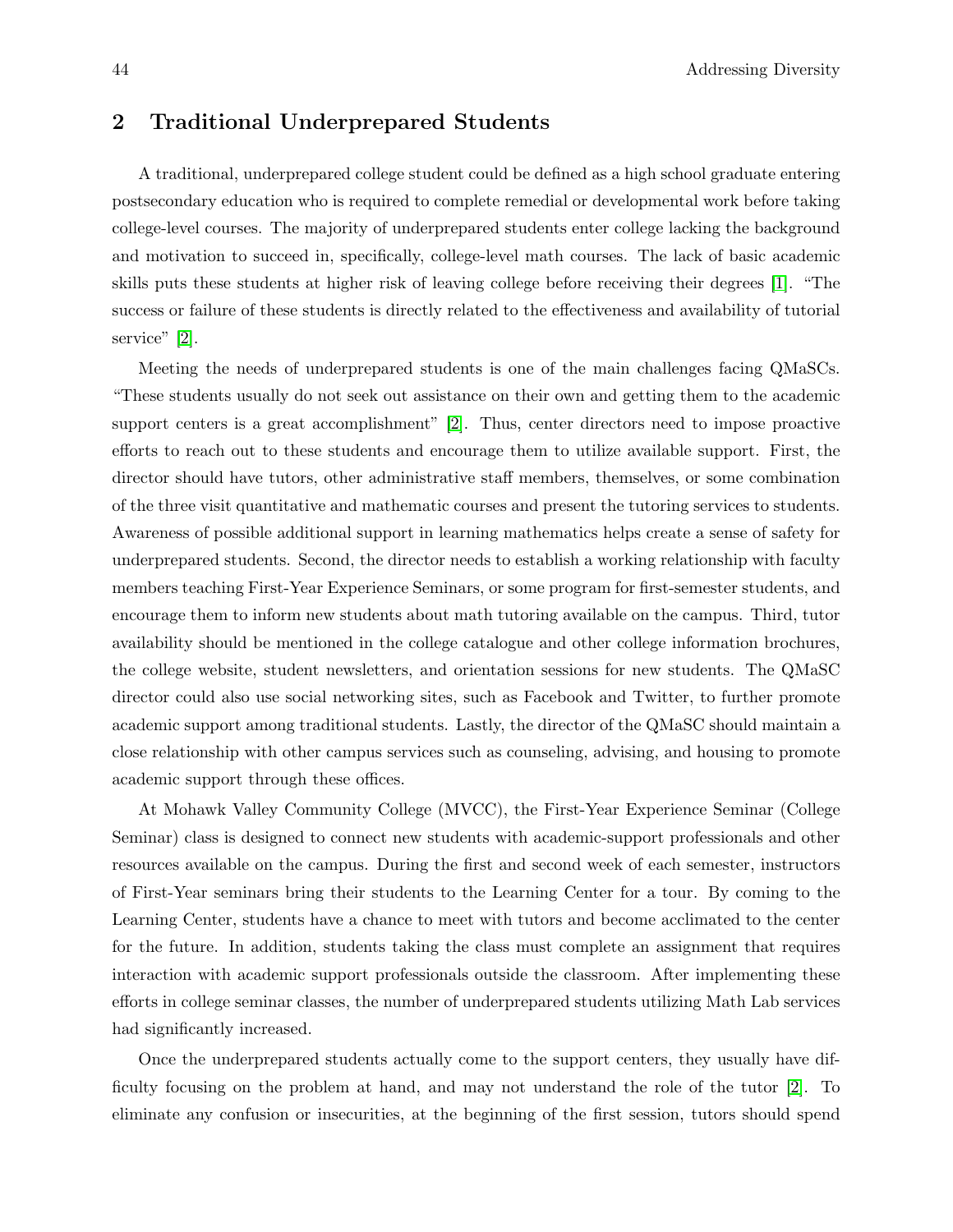some time to get to know their students, their background, and how they feel about math. In addition, the student should sign a tutoring contract that clearly indicates the role of a tutor, and student expectations. During a tutoring session, students should feel comfortable asking questions, and expressing their frustration without being criticized. Tutoring must be focused on guiding and empowering the students, not completing problems for them. When working with the underprepared student, the tutor should pay attention to the student's study skills, note taking skills, and how much work is done by the student [2]. If necessary, the tutor should spend some time helping the student to acquire these basic academic skills.

Research shows that peer tutoring could be very effective for underprepared traditional college students. "The best answer to the question of what is the most effective method of teaching is that it depends on the goal, the student, the content and the teachers . . . but the next best answer is students teaching other students" [3]. Research also shows that traditional college students are more comfortable learning with their peers, such that, "students can ask peers questions and not worry about 'looking stupid' or having their lack of understanding impact their grade" [4]. As a result, the director should staff the QMaSC with qualified peer tutors. Tutors should be selected based on their quantitative background and empathetic ability, and represent student diversity on the campus whenever possible. Peer tutors are students and may lack basic tutoring skills. Hence, it is essential to train peer tutors to work with underprepared students. The training should include topics such as establishing a comfortable tutoring environment, tutoring techniques, assisting students with math anxiety, assisting students with English as a Second Language, and understanding policies and procedures.

In an effort to adequately assist underprepared students, centers should provide walk-in tutoring and appointment-based tutoring. In walk-in tutoring programs, tutors will assist individual students over a short period of time, offer feedback, and answer specific questions. Tutors may work with multiple students simultaneously or in small groups. Students do not need to schedule an appointment for walk-in tutoring. As many students seek assistance shortly before their assignments are due, walk-in tutoring provides flexibility. In a survey conducted at the MVCC Math Lab, 78% of traditional students stated that they prefer walk-in tutoring over appointment-based tutoring [5]. In appointment-based tutoring programs, a tutor and a student work in a one-on-one setting. Appointment sessions are usually 30 minutes long and are arranged for the student and tutor at a mutually convenient time. In connection with the type of tutoring session, another important factor influencing the success of the support center with underprepared students is tutor availability [2]. A center's hours of operation should be comparable to students' schedules, meeting the needs of the students.

A majority of students who lack math study skills tend to memorize formulas and steps in solving problems, instead of understanding the process involved. In addition, many of these students suffer from math anxiety which leads to frustrations and a loss of interest. To address these issues,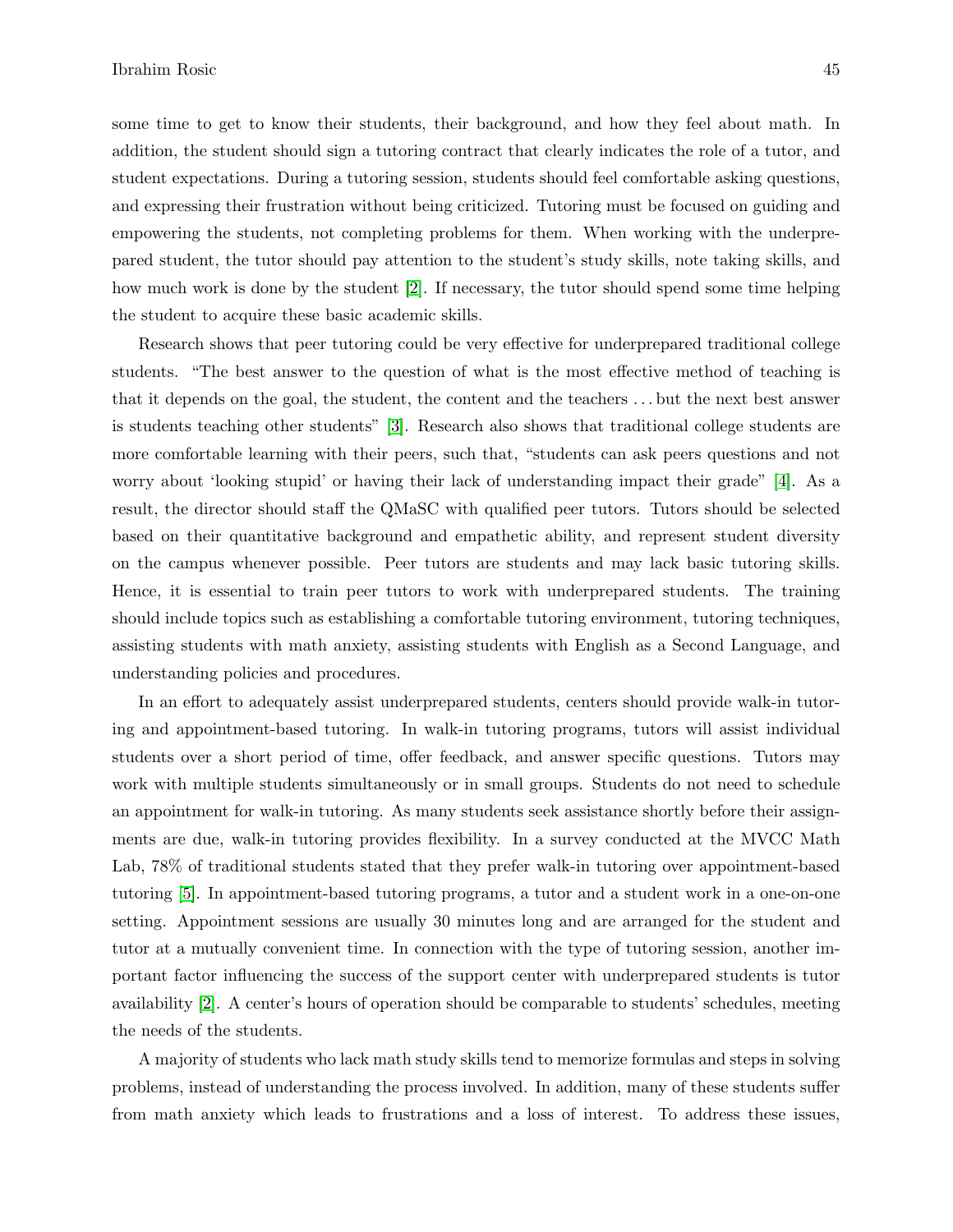QMaSCs should offer workshops to help students learn how to study math, defeat anxiety, and set them on the right track for success. Finally, the center should provide useful handouts and the links to websites for additional support.

#### 3 Returning Adult Students

Many higher education institutions define adult learners as college students over the age of 25. These students are often referred to as nontraditional students. Reasons why adults may enter college include job loss, denied promotions due to the lack of a college degree, discharge from the military, divorce, or just wanting a better job.

A large number of adult students enter college unaware of the expectations and are underprepared for college-level course work. Generally, these students lack basic math skills, and get anxious at the thought of taking required math classes. In addition to being underprepared for college course work, adult learners often have extremely busy schedules due to job obligations, family responsibilities, health issues, and other outside factors that reduce the time available for education. Since these students face many challenges and obstacles, they may need additional support to achieve academic success in mathematics. Effective tutoring services may help adult students succeed in pursuing their degrees.

In an effort to adequately assist adult learners, directors have to be aware of the fact that adult students are significantly different from students coming directly from high-school. According to Nunn, adults learn best when the content and learning process is personally relevant to their life experiences or present concerns [6]. Malcolm Knowles identified four common characteristics of adult learners: (a) adult learners are self-directed and take responsibility for their own learning, (b) adult learners have an extensive life experience, (c) adult learners want to learn and they are internally motivated, and (d) adult learners need to know the reason for learning something [7]. The following shows how Knowles' Adult Learning Principles could be applied to tutoring for the adult student:

- 1. Adult learners are self-directed and take responsibility for their own learning [7]. The tutor should guide the student through a process of solving a problem and ask leading questions that would help the student understand each step. According to Fidishun, "adult learners resist learning when they feel others are imposing information, ideas or actions on them" [8]. Tutors should also allow the student to have control of the tutoring process, encourage independent learning and help the student gain confidence in his/her own ability. During the tutoring session, adult learners should be actively involved in the learning process for learning to be meaningful [9].
- 2. Adult learners use life experience as a foundation for their learning [7]. Adult learners may have had numerous life experiences upon reentering college, compared to the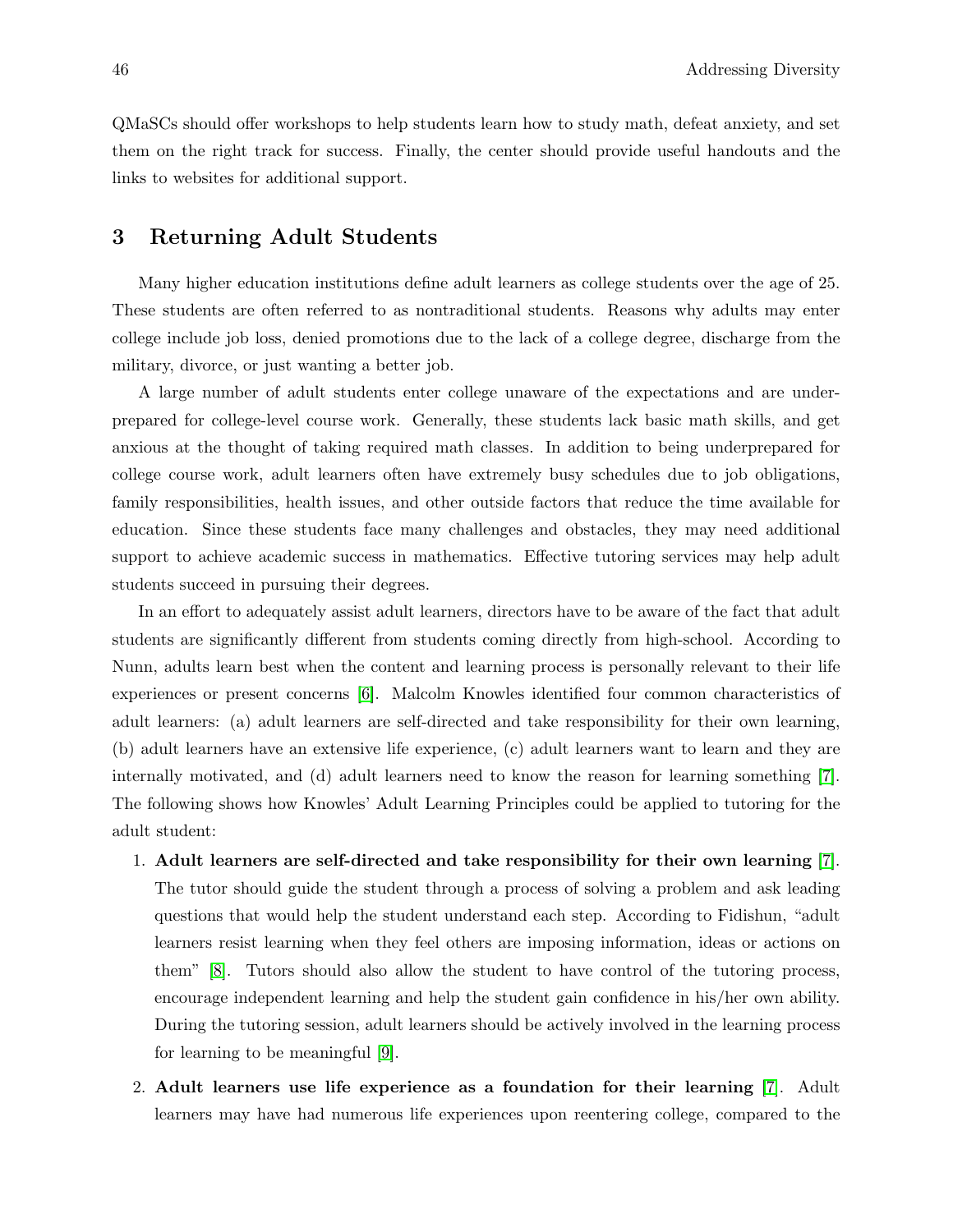typical first-year student, and consequently, learn in different ways. These students want to apply their life experiences to learn new material [7]. In order to successfully tutor returning adult students, it is essential to know their learning styles. Thus, the director should encourage these students to take a learning style inventory test to help them identify their learning strategies preferences, strengths, and weaknesses. Once the learning style is identified, tutors should use the appropriate tutoring techniques that work best for the student [9]. Furthermore, tutors should find out about the student's interests and past experiences and try to relate problems at hand to the students past skills whenever possible.

3. Adult learners want to learn and they are internally motivated [7]. Adult students are in college because they want to learn, not because their parents made them attend, which may be the case for some traditional students. Unlike traditional underprepared students, adults will seek assistance to achieve their academic goals. When they struggle with material, they will go to a support center if the environment in the center suits their learning preferences. In order to effectively assist adults, the QMaSC has to provide a relaxed and motivated environment; the staff must be supportive, respectful and good listeners. Due to age differences, adult learners experience some difficulties connecting to younger students [10]. As a result, adult students would prefer to receive assistance from tutors closer to their age, so being conscientious as a staff to have the older mentors working with these students would provide a more comfortable working experience. Additionally, most of the adult students work and may not be able to come for tutoring during the day, so hours of operation should include evening and weekend hours.

When working with adults, it is essential to provide a comfortable, supportive environment that encourages learning. As with traditional, underprepared students, the tutor should start a session with a friendly greeting and a casual conversation to set the stage for a relaxed and attentive atmosphere. During a tutoring session, the tutor should establish rapport with the student, ask open-ended questions, and encourage the student to participate in the session as much as possible.

Knowles also argues that adult students are motivated to learn and stay in college by some external factors, such as promotions, a salary increase, and obtaining a better job. However, internal motivators such as improving self-esteem and desire to grow intellectually have greater impact on adult learners [8]. Having this in mind, the tutor should learn the student's possible motivations, and try to relate the material to the motivating factors.

4. Adult learners need to know the reason for learning something [7]. Most students desire to know why they are learning certain material and how will retaining the material personally benefit him or her; adult students are no different. "[Adult students] are less interested in learning for learning's sake than in learning to achieve some immediate or not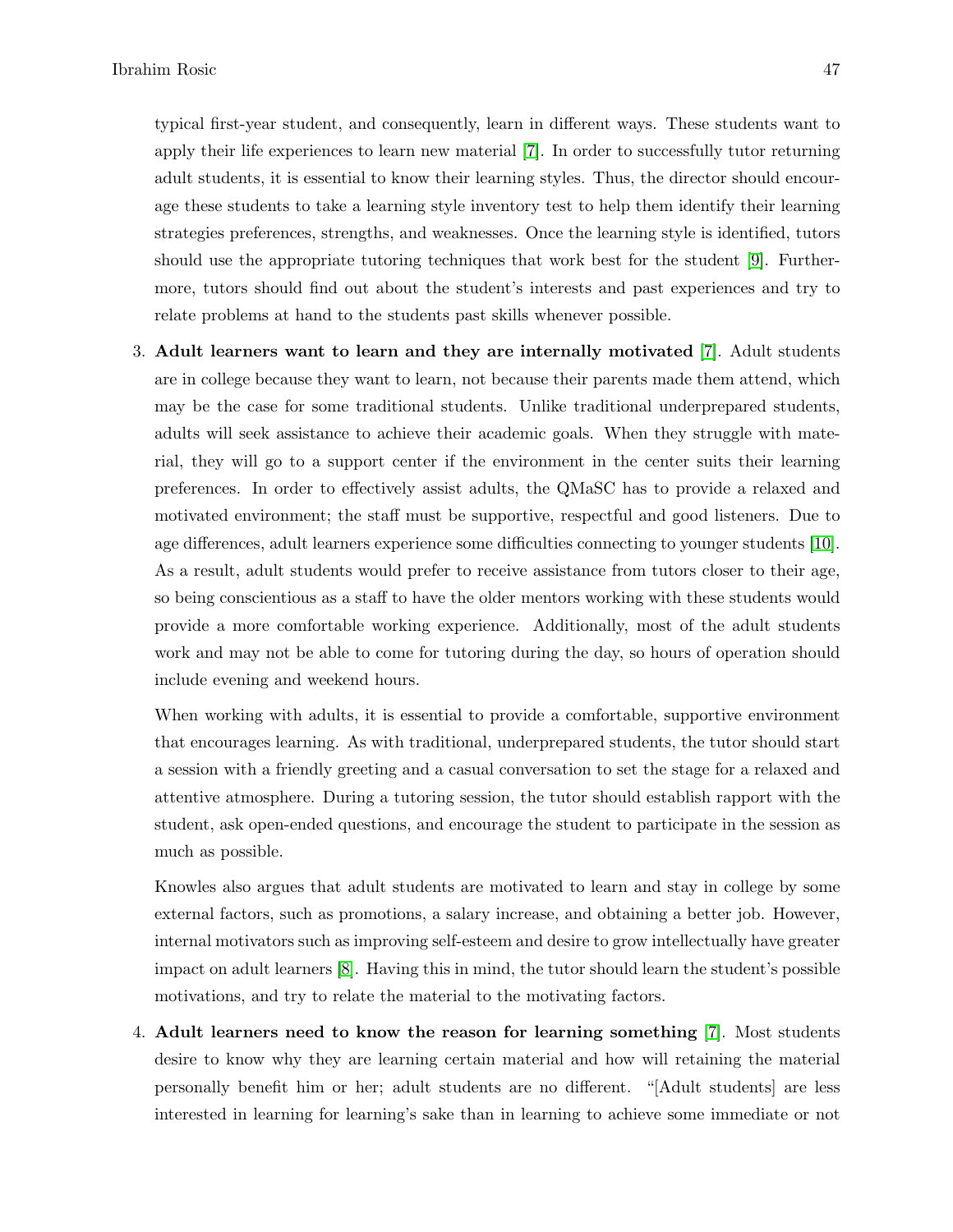too far distant life goals" [6]. They can be impatient with long discussions on theory, and like to see theory applied to practical problems. Therefore, whenever possible, the tutor should relate theory to real world applications.

#### 4 English as a Second Language (ESL) Students

In most colleges, the English as a Second Language (ESL) student population includes a diverse profile of immigrants, refugees, and international students. ESL students face numerous challenges and obstacles in higher education. Besides the language barriers, the ESL student may have difficulty adapting to the demands of different cultures [11]. Furthermore, many ESL students may not have the background to understand textbooks that are written for students who are educated in the U.S. Consequently, these students may need additional support to achieve their academic dreams.

Despite the fact that mathematics is a universal language, many ESL students may struggle with math and science courses. They may know a mathematical concept, but it is the language and cultural background within math problems that they may not understand. This student population may need individualized attention provided by a tutor. In an effort to adequately assist ESL students, QMaSCs should offer a wide range of tutoring services, staff the centers with diverse tutors, provide an extensive tutor training on cultural differences, and constantly collaborate with ESL teaching faculty members and offices for international students.

Centers should provide a wide variety of academic support to meet the needs of the ESL student population. From my own experience as a math tutor, math instructor, and a former ESL student, I have learned that tutoring in a one-on-one setting is most effective and provides the best results in assisting ESL students. This is especially true for those enrolled in developmental math courses. Furthermore, ESL students may benefit when tutored in a small group consisting of a diverse student population. In order to better assist ESL students, staff should also provide various handouts written in simple English covering different math or quantitative topics, and a description of commonly used formulas and terminology.

Another important factor influencing the success of a center with ESL students is tutor diversity. The QMaSC should be staffed with tutors who have different cultural backgrounds whenever possible. ESL students feel more comfortable when they walk into a center with students who also speak their language or relate to them on a personal level. In addition, it is a good idea to assist ESL students in their primary language whenever possible. Some math terms, word problems, and abstract ideas might not make sense until directly translated into the student's native language [12]. Having a tutor who can explain the concept in the student's primary language will make tutoring more productive.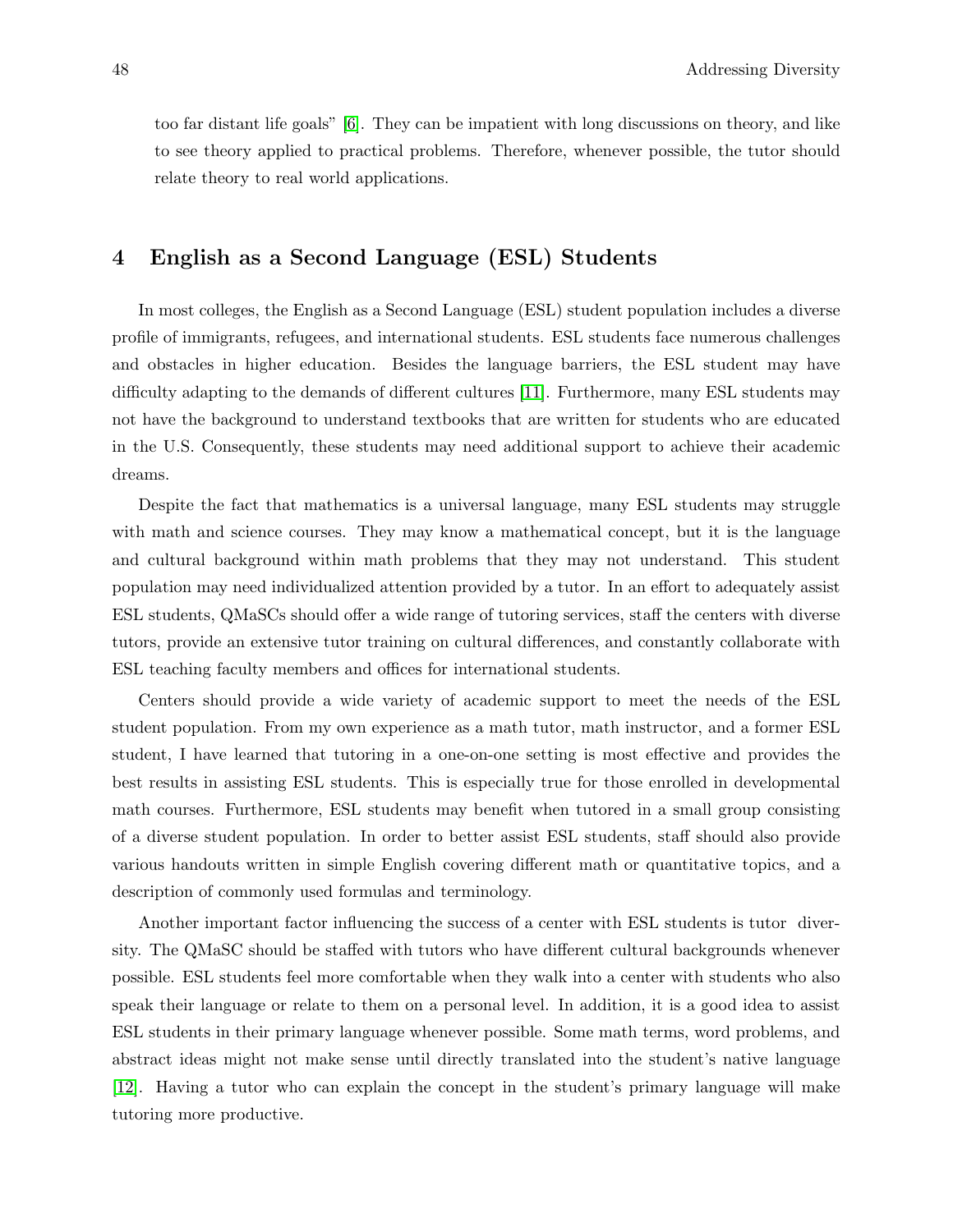At the beginning of each semester, the director should provide extensive training on how to tutor ESL students. Before the training, directors should find out the number of ESL students on the campus and the language they speak. The directors also should learn basic information about linguistic, cultural, and academic backgrounds of these students and share the information with tutors. For example, tutors should be aware that in some cultures female students may not want to shake hands with a male, or in some cultures it may not be acceptable for a student to ask for additional help. Furthermore, the math center director could include ESL faculty members into the training process to provide additional information and useful tips for assisting ESL students.

When it comes to actual tutoring, the center staff should be aware of the fact that quantitative material could be more challenging for some ESL students. Besides the conceptual understanding of mathematics, ESL students often have problems with math linguistics. As with adult students, it is essential to create a comfortable atmosphere during a tutoring session. The first tutoring session should take place in a one-on-one setting. Tutors should speak slowly, write down formulas, draw diagrams or pictures if appropriate, and paraphrase questions whenever the tutor sees confusion on the student's face. When asking a question, the tutor should wait for the student to respond. Increasing wait time will give students a chance to process what they have heard and formulate answers. ESL students could flourish in their quantitative classes with adequate academic support.

#### 5 Students with Disabilities

An individual with a disability is a person with a physical or mental impairment which substantially limits one or more major life activities, such as walking, seeing, hearing, speaking, working, or learning [13]. According to Federal Law, Section 504, ". . . colleges and universities may not discriminate in the recruitment, admission, educational process, or treatment of students" [13]. Due to this, the number of individuals with a wide range of disabilities in higher education has significantly increased.

Students with disabilities face a wide range of academic and personal challenges while on the college campuses. Faculty and support staff are legally obligated to provide necessary accommodations for these students to help them overcome many obstacles to achieve their academic goals [14]. Students with disabilities are often less academically prepared, and have lower self-confidence and self-esteem than students without disabilities [14]. As a result, these students may need extra support to thrive academically. The college support center plays an essential role in providing the necessary tools for these students to succeed.

In order to effectively accommodate students with disabilities, all tutoring locations must be wheelchair accessible, and tables should be accommodating for a wheelchair. In addition, tutoring centers should be staffed with well-trained tutors who could combine content knowledge with empathy. Lastly, the QMaSC director should regularly collaborate with the office of services for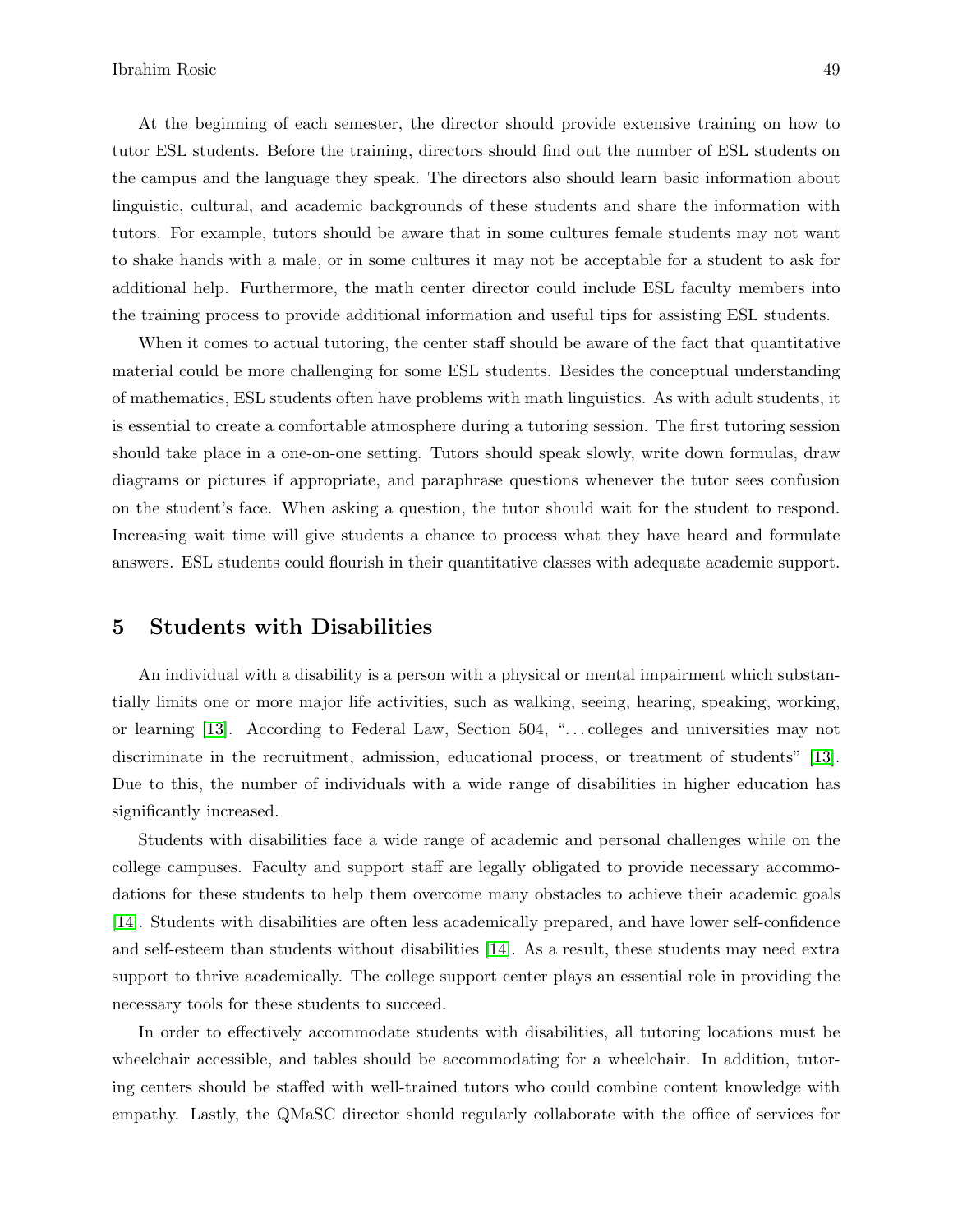students with disabilities to become informed about each disabled student that seeks assistance within the center.

As mentioned above, students could be physically or mentally disabled. One of the major mental impairments is a learning disability. A learning disability is a neurological condition that interferes with a person's ability to receive, process, store and respond to information [15]. Learning disabilities can affect one's ability to read, write, speak, spell, compute math, reason, and also affect a person's attention, memory, coordination, social skills and emotional maturity [14]. Typical learning difficulties include dyslexia (problems with reading), dyscalculia (problems with math concepts), and dysgraphia (writing problems) [16]. In order to successfully assist a student with a learning disability, the tutor should be aware of the particular learning disabilities the student has. Since a student with a disability has a right to confidentiality, tutors may not be able to see the actual reports about the student's disability. Instead, the math center director could contact the office of services for students with disability to obtain the information about a particular student's strengths and weakness and possible strategies for assisting them. Once strengths and weaknesses for the disabled student are understood, tutors should use techniques and strategies that work best for the students.

When working with a college student with a learning disability, it is essential to find a location where the student feels comfortable to work on problems without fear of being embarrassed. Students with learning disabilities need to feel comfortable sharing their frustrations with the tutor. Based on my experience, students with learning disabilities learn best when they are tutored in a one-on-one setting by professional tutors. The majority of these students have a hard time disclosing their educational obstacles to their peers. Tutors should be extra careful when assisting a student with dyscalculia. These students have difficulty performing simple algebra and solving word problems. "Dyscalculia makes it impossible for learners to function with story problems that present math facts in sentences or paragraphs" [17]. When a tutor suspects that the student may have dyscalculia, the tutor should be extremely patient, repeat and paraphrase the question whenever there is confusion on the student's face, draw diagrams and charts, and encourage the student to use a calculator to perform any calculations when needed. Well-trained tutors who are able to combine content knowledge with empathy could help these students successfully complete their math requirements.

## 6 Student Veterans

With the end of the wars in Iraq and Afghanistan, many colleges and universities are seeing a significant increase of student veterans. Entering a college environment after serving in the military may be a difficult transition for the majority of veterans. Typically, student veterans tend to be older and are considered non-traditional students. Like other non-traditional students, veterans face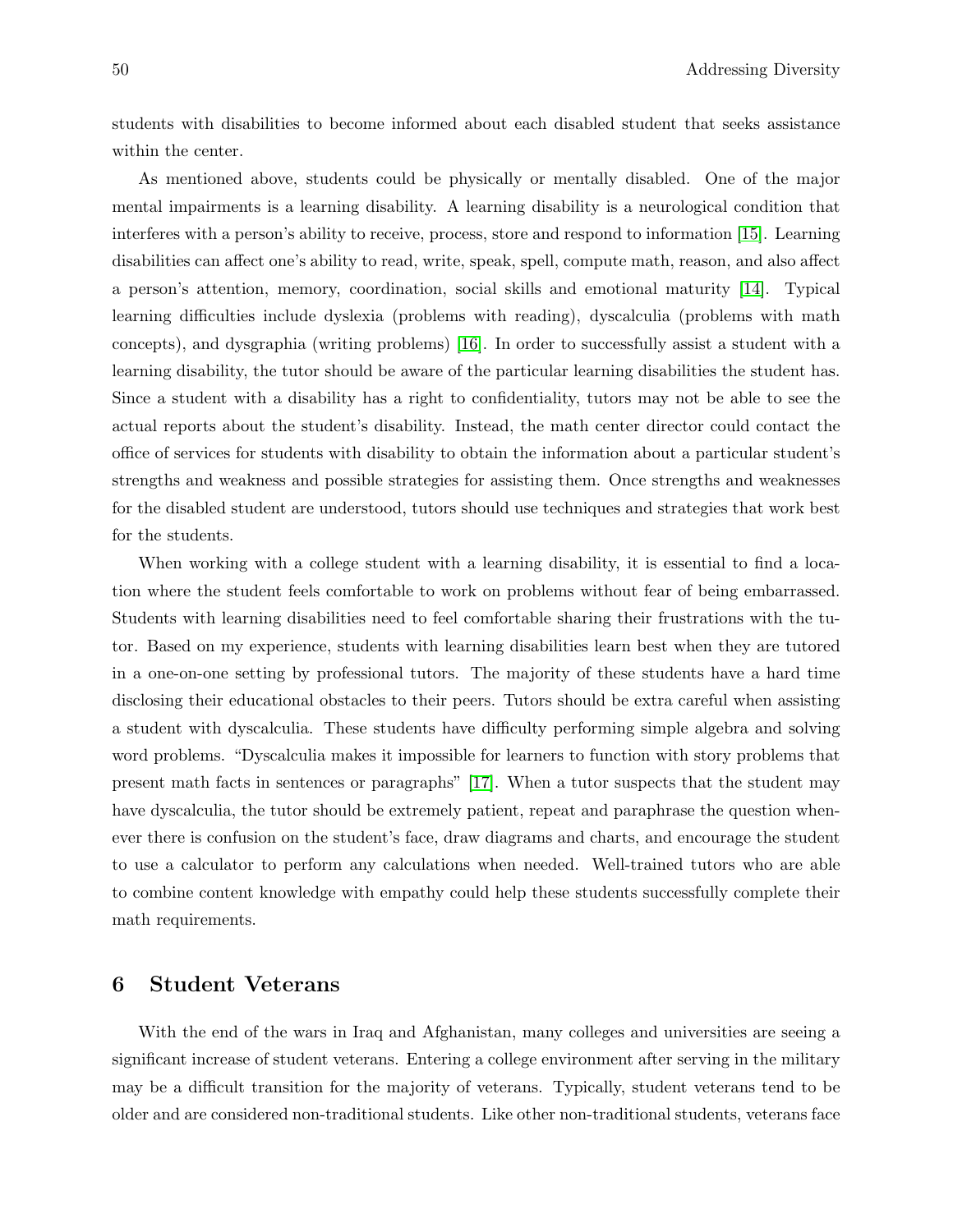many challenges and obstacles. A significant number of veterans have physical and/or psychological injuries. "A study conducted by the Veterans Administration reveals that nearly 30% of its patients who served in Iraq and Afghanistan have PTSD Post Traumatic Stress Disorder]" [18]. As a result of their injuries, veteran students have different needs than traditional college students and may need unique support to achieve their academic goals.

Research shows that veterans were less likely to seek academic support and getting them come to a QMaSC is quite a challenge [19]. For these reasons, the QMaSC director needs to use proactive efforts to reach out to these students and encourage them to utilize available support. The director should establish a close working relationship with the Veterans Office on campus (if one exists), or in town and ask their staff to make veterans aware of additional support. If possible, the director should invite a representative from the Veterans Office to participate in the tutor training and to inform tutors about veterans' obstacles and challenges. Furthermore, research found that academic success and persistence of student veterans depends on veterans' connection with students and faculty with military experience [19]. In an effort to attract student veterans to use the QMASC's services, the director should staff the center with tutors and support staff that have some military experience whenever possible. By working closely with the Veterans Office and hiring tutors with military experience, the director of a QMaSC could improve tutoring effectiveness and increase the number of veterans in the QMaSC.

#### 7 Creating Welcoming Atmosphere in QMaSCs

In an effort to attract and motivate different types of students to utilize the services provided by the QMaSC, the director should staff the center with diverse and well-trained tutors and make sure that the atmosphere in the center is relaxed and non-threatening.

Studies show that qualified tutors constitute a successful QMaSC. Hiring qualified tutors is one of the main challenges facing the QMaSCs administrators, and whenever possible, tutors in the QMaSC should represent the cultural diversity that exists on campus. Close working relationships between the director and other offices (international students, ESL, students with disabilities, veterans office, student affairs, etc.) can be helpful in recruitment of potential tutors.

The effectiveness of QMaSCs with a diverse student population is strongly influenced by the tutor training. Directors could train their tutors in many different formats to ensure the quality of tutoring services. At Mohawk Valley Community College, two-day tutor training classes are offered at the beginning of each semester to help maintain the quality of tutoring services. The main goal of the tutor training is to ensure tutors understand the learning process in relation to content knowledge and to review and clarify the policies and procedures. Tutors should be trained to create a relaxed atmosphere in the tutoring session and to encourage independent learning. The director should invite the representative from the Office for Students with Disabilities to provide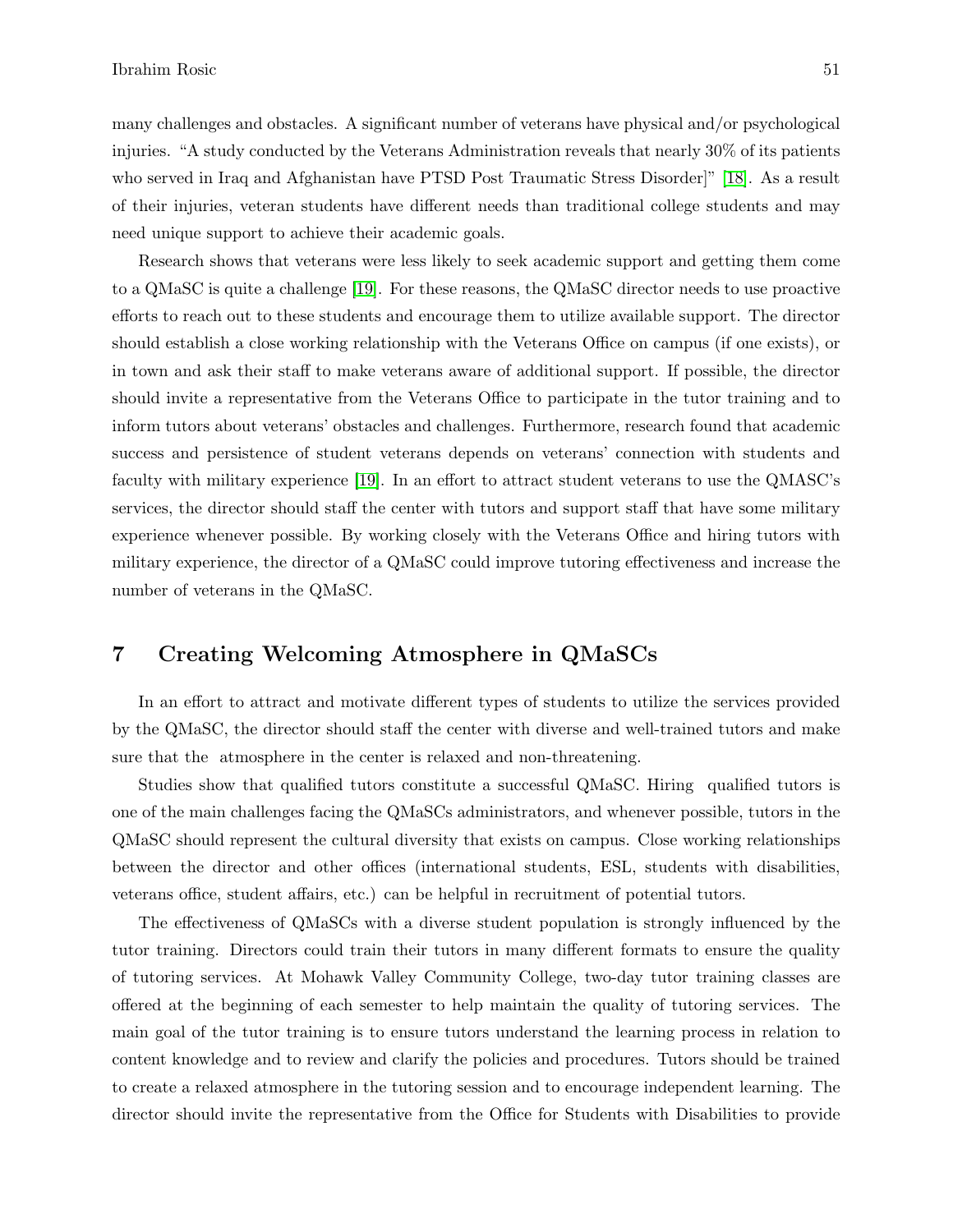guidelines for tutoring students with disabilities. It would also be beneficial to include staff from the Office for International Students and ESL faculty members to address cultural differences during the tutor training. In addition, the director could ask faculty members teaching quantitative and math intensive classes to share their experience with tutors. By doing this, tutors will have a chance to meet the faculty and be aware of what faculty expect from tutors. Each semester, the director should observe and evaluate tutors and make appropriate suggestions for improvement.

QMaSCs should be conveniently located, and include adequate space and furnishings. The facilities should include: tutorial rooms, private offices and reception. All facilities must be wheelchair accessible and in compliance with relevant building codes. The physical appearance of each location in the center plays a significant role in getting students into the center. An attractive décor, such as seasonal and holiday decoration, posters of scientists from different countries, and student artwork, will enhance learning environment. For example, having a poster that says Albert Einstein had a learning disability may attract students with learning disabilities to utilize the tutoring service more often. Tutorial rooms need to be comfortable and quiet. Basic furnishing in tutorial rooms should include study carrels, tables, and chairs. In addition, every QMaSC should have several private offices for academic advising and individual tutoring for students that may not be comfortable sharing their frustration in larger groups. Also, the center should have a receptionist station to help students with scheduling and navigating the center. The reception area should also be decorated to promote diversity. By implementing the above recommendations, the director of a QMaSC could significantly improve the center success with diverse learners.

## 8 Conclusion

Today's higher education institutions are characterized by a diverse student population. College students differ in ability, academic preparation, age, ethnicity, language and cultural background. A significant number of these students enroll in college underprepared for rigorous college course work. One of the major obstacles in their educational adventure is mathematics. A large number of students do not learn math from lectures even when taught by excellent instructors. In order to successfully complete math requirements, many students will seek additional support. QMaSCs play a significant role in helping college students achieve academic success in quantitative and math-intensive science courses. The success of the QMaSCs with diverse student populations may be positively influenced by several factors. First of all, tutors should be selected based on their academic achievements and empathetic abilities, and represent the student diversity on the campus. Second, all tutors must be trained in tutoring techniques, learning styles, interpersonal skills, and self-esteem development. The learning environment in the center should be relaxed and non-threatening, so that students feel comfortable asking questions and expressing their frustration. Tutor availability must be comparable with students' schedules. Finally, the staff must publicize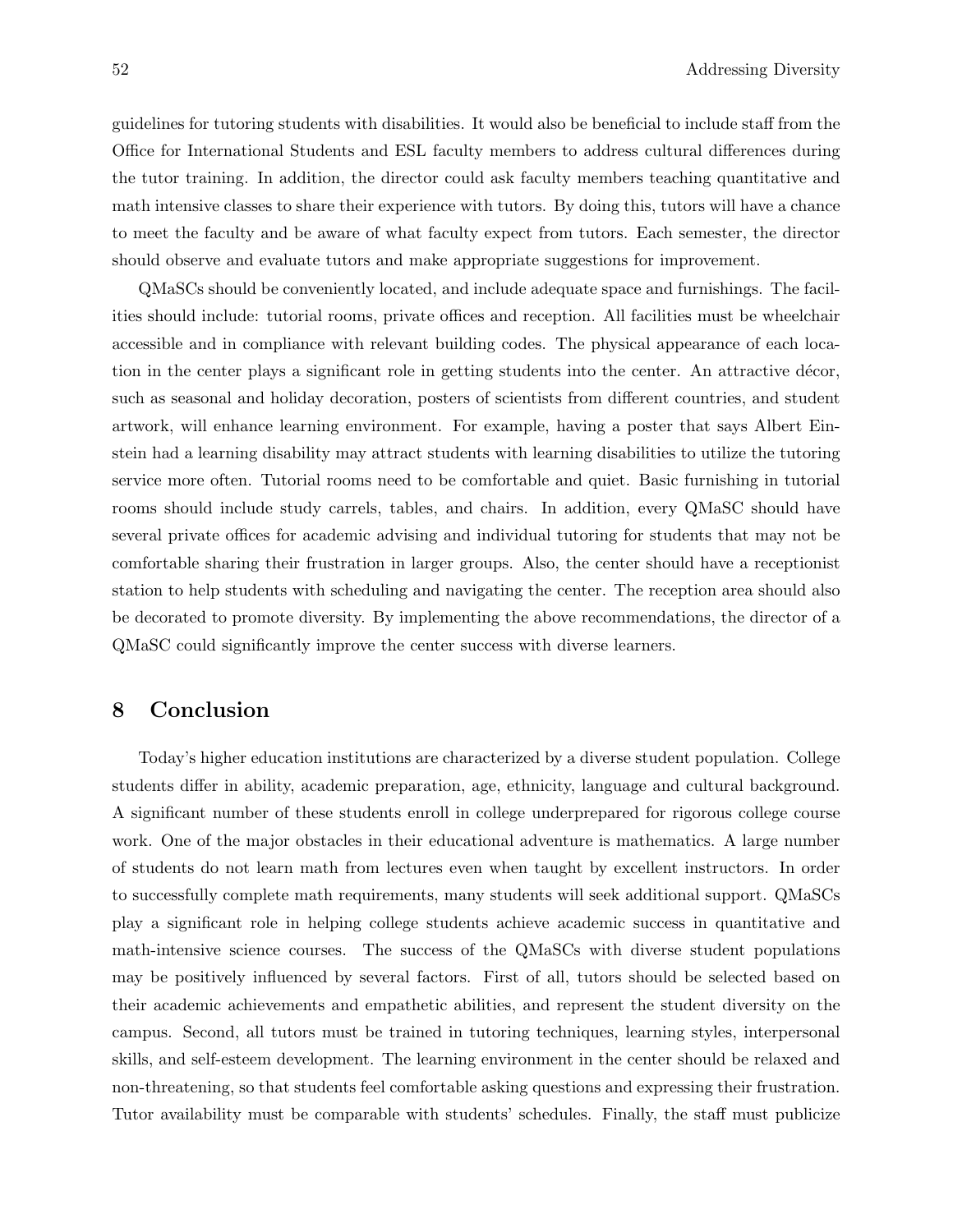tutoring services and collaborate with faculty and other student support services on the campus. By executing the previous steps, the center director could significantly improve academic support for ever-increasing diverse student populations.

#### 9 Bibliography

- [1] N. Heckart, "Equal access: Universal design of tutoring and learning centers." DO-IT, University of Washington, 2012. Accessed from [http://www.washington.edu/doit/](http://www.washington.edu/doit/equal-access-universal-design-tutoring-and-learning-centers) [equal-access-universal-design-tutoring-and-learning-centers](http://www.washington.edu/doit/equal-access-universal-design-tutoring-and-learning-centers) June 2016.
- [2] H. Baril, "Addressing diverse audience: Tutoring the underprepared student," in Tutor Training Handbook (S. Deese-Roberts, ed.), pp. 81–83, College Reading and Learning Association, 2003.
- [3] W. J. McKeachie, Teaching and Learning in the College Classroom: A Review of the Research Literature. 1986.
- [4] M. Hurley and M. Gilbert, "Basic supplemental instruction model," in Supplemental Instruction: Improving First Year Student Success in Higher Risk Courses, Monograph No.7 (M. E. Stone and G. Jacobs, eds.), (Columbia, SC), 2008. <http://eric.ed.gov/?id=ED354839>.
- [5] "Mohawk Valley Community College Learning Center Survey," Spring 2013.
- [6] D. Nunan, Learner-Centered English Language Education: The Selected Works of David Nunan. 2012.
- [7] M. Knowles, Andragogy in Action: Applying Modern Principles of Adult Learning. 1984.
- [8] Queensland Occupational Therapy Fieldwork Collaborative, "Adult learning theory and principles." Accessed from <http://www.qotfc.edu.au/resource/?page=65375> on May 13, 2013.
- [9] K. J. Rodrigues, "It does matter how we teach math," Journal of Adult Education, vol. 41, pp. 29–33, November 2012.
- [10] S. L. Hagedorn, "Second chances: Older students in community colleges." Accessed from [http://www.academia.edu/2650227/Second\\_Chances\\_Older\\_adults\\_in\\_community\\_](http://www.academia.edu/2650227/Second_Chances_Older_adults_in_community_colleges) [colleges](http://www.academia.edu/2650227/Second_Chances_Older_adults_in_community_colleges) on May 22, 2013.
- [11] M. S. Sylvain, The Language of Success: A Case Study of the Academic Achievement of ESL Students Who Thrive in Spite of Language Barriers. PhD thesis, Capella University, 2013. Accessed from <http://eric.ed.gov/?id=ED522266> on June 2016.